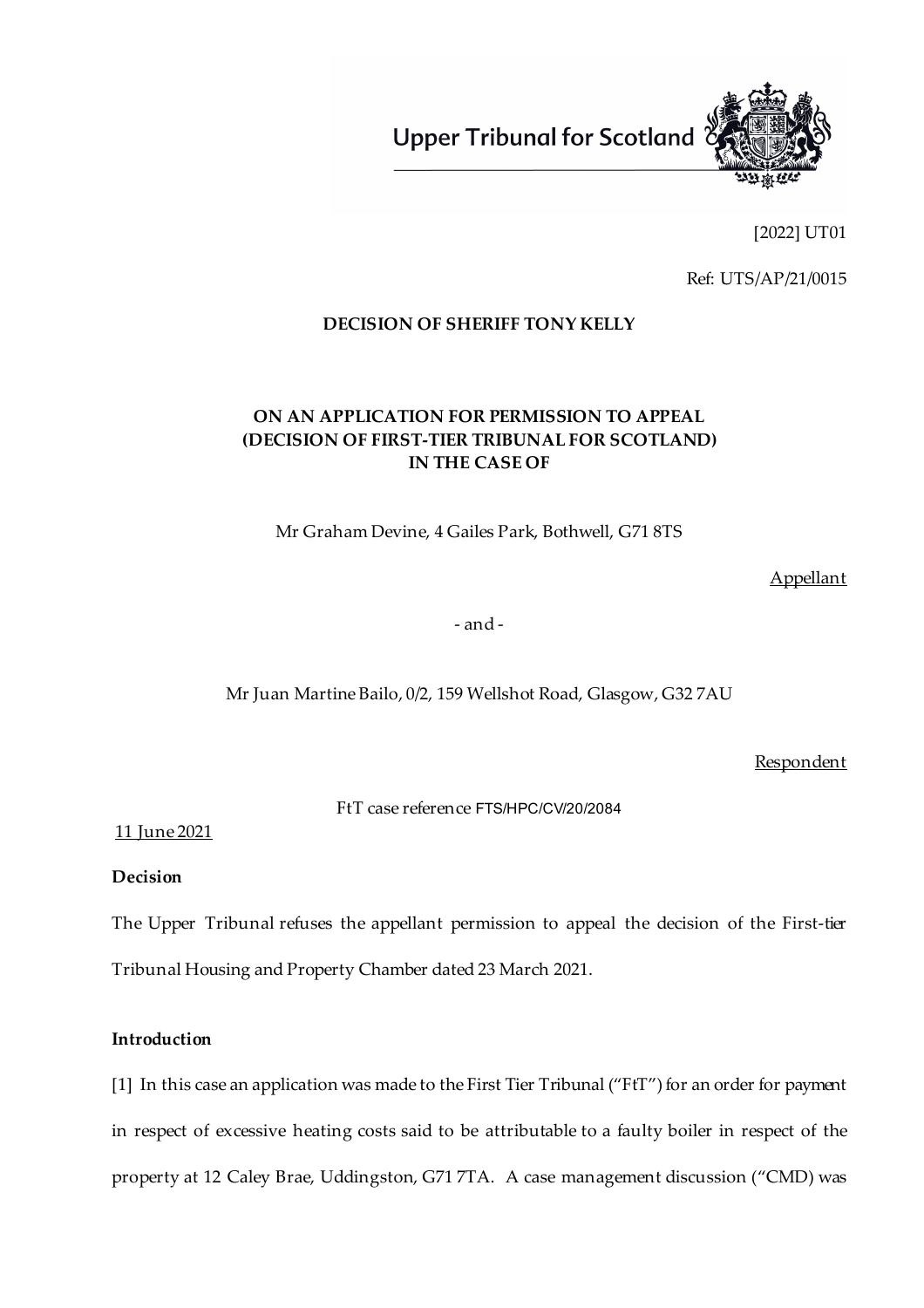

assigned for 5 January 2021. The appellant was not in attendance. The case was continued to a hearing on 12 February 2021. At that hearing both parties were in attendance. The FtT in its decision of 23 March 2021 made certain findings in fact. It decided that there was a fault in the boiler at the property and that this had caused additional costs to be incurred to the applicants. The FtT narrate the evidence from the applicants and questions posed to them by the appellant. The Tribunal goes on to narrate the evidence of the respondent (appellant) and questions posed to him. There were submissions made by both parties, and, at paragraphs 39 to 52, the FtT gives reasons for its decision and the assessment of loss to the applicants. It granted an order for payment against the appellant in favour of the applicants in the sum of the £1,344.45.

[2] Initially the appellant sought a review of that decision. There was communication between the appellant and the tribunal administration by email on 8 and 12 April 2021. The appellant withdrew his application to review the decision. Instead he sought permission to appeal the FtT decision. By decision dated 30 April 2021 the FtT refused permission to appeal. By application dated 31 May 2021 the appellant sought permission to appeal from the Upper Tribunal.

#### **Application for Permission to Appeal**

[3] Although parties are involved in a separate application for permission to appeal which I have recently considered and will therefore be aware of much of what is to immediately follow, for the avoidance of doubt I repeat here the approach which I will adopt in considering this application for permission. I propose to examine the basis of the decision to be arrived at by the Upper Tribunal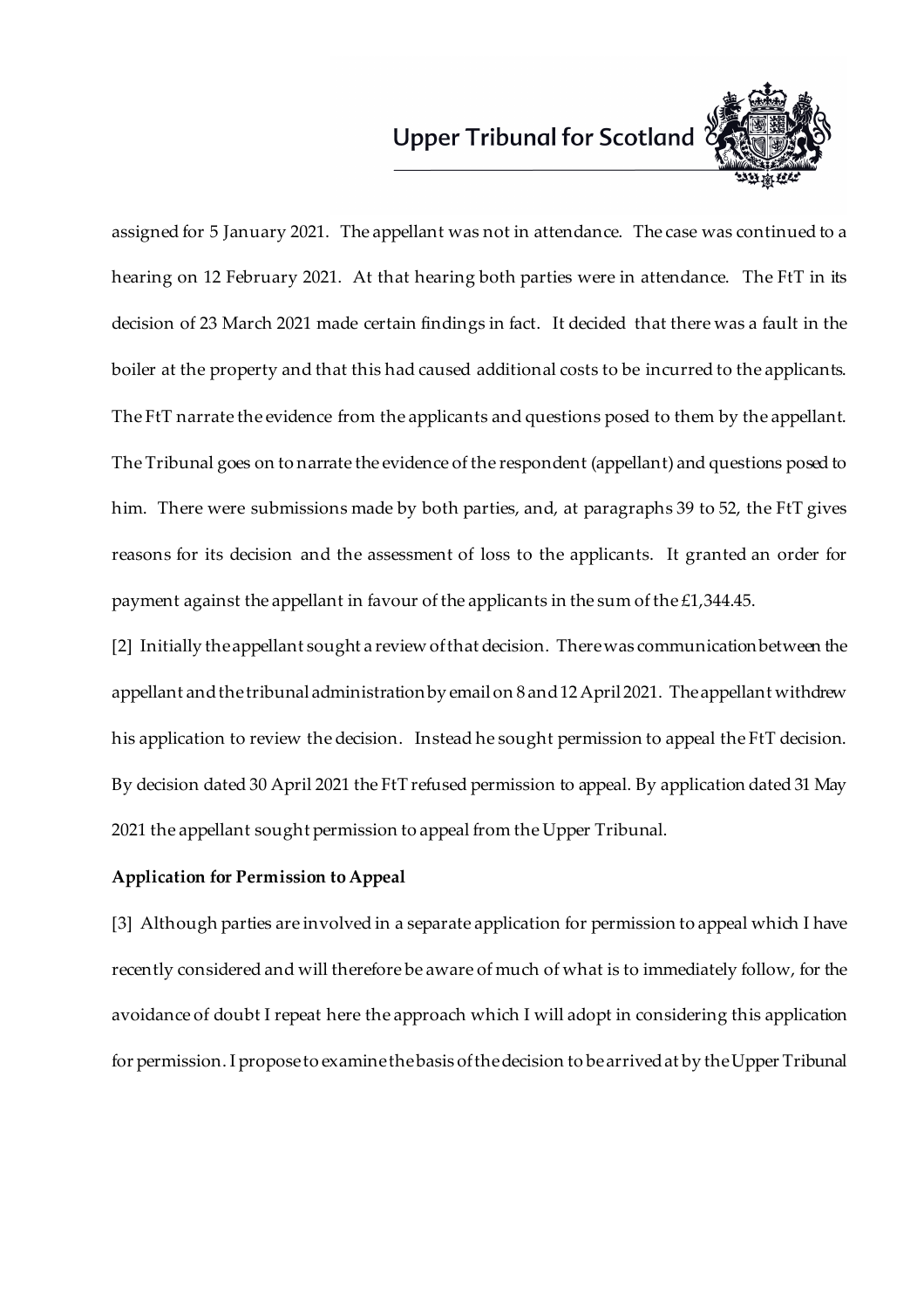

on such an application in terms of the statutory test that is applicable and then turn to the grounds of appeal set out by the appellant in his Form UTS-1.

#### **Arguable**

[4] In terms of rule 3(6) of the Upper Tribunal for Scotland (Rules of Procedure) Regulations 2016, where the FtT has refused leave to appeal, the Upper Tribunal may give permission to appeal if "the Upper Tribunal is satisfied that there are arguable grounds for the appeal", section 46(4) of the Tribunals (Scotland) Act 2014. Nowhere in the statute or secondary legislation is the phrase "arguable grounds for the appeal" defined. Case law in other situations is of limited assistance. For example, in *Czerwinski v HM Advocate* 2015 SLT 610, the court was formulating the appropriate test for the grant of leave to appeal in an extradition case in the absence of statutory guidance. After reviewing several potential schemes or tests, it settled on adopting the test applicable to criminal appeals: "do the documents disclose arguable grounds of appeal", in terms of section 107 of the Criminal Procedure (Scotland) Act 1995. On that ground of appeal it said this:

"Arguable in this context means that the appeal can properly be put forward on the professional responsibility of counsel"

[5] In *Wightman v Advocate General* 2018 SC 388 Lord President Carloway (at paragraph [9]) observed that arguability and statability were synonyms. That was said to be a lower threshold than "a real prospect of success", the test applicable in deciding whether to grant permission for an application to the supervisory jurisdiction to proceed, in terms of section 27D(3) of the Court of Session Act 1988, as amended, see [2] – [9].

[6] The threshold of arguability is therefore relatively low. An appellant does, however, require to set out the basis of a challenge from which can be divined a ground of appeal capable of being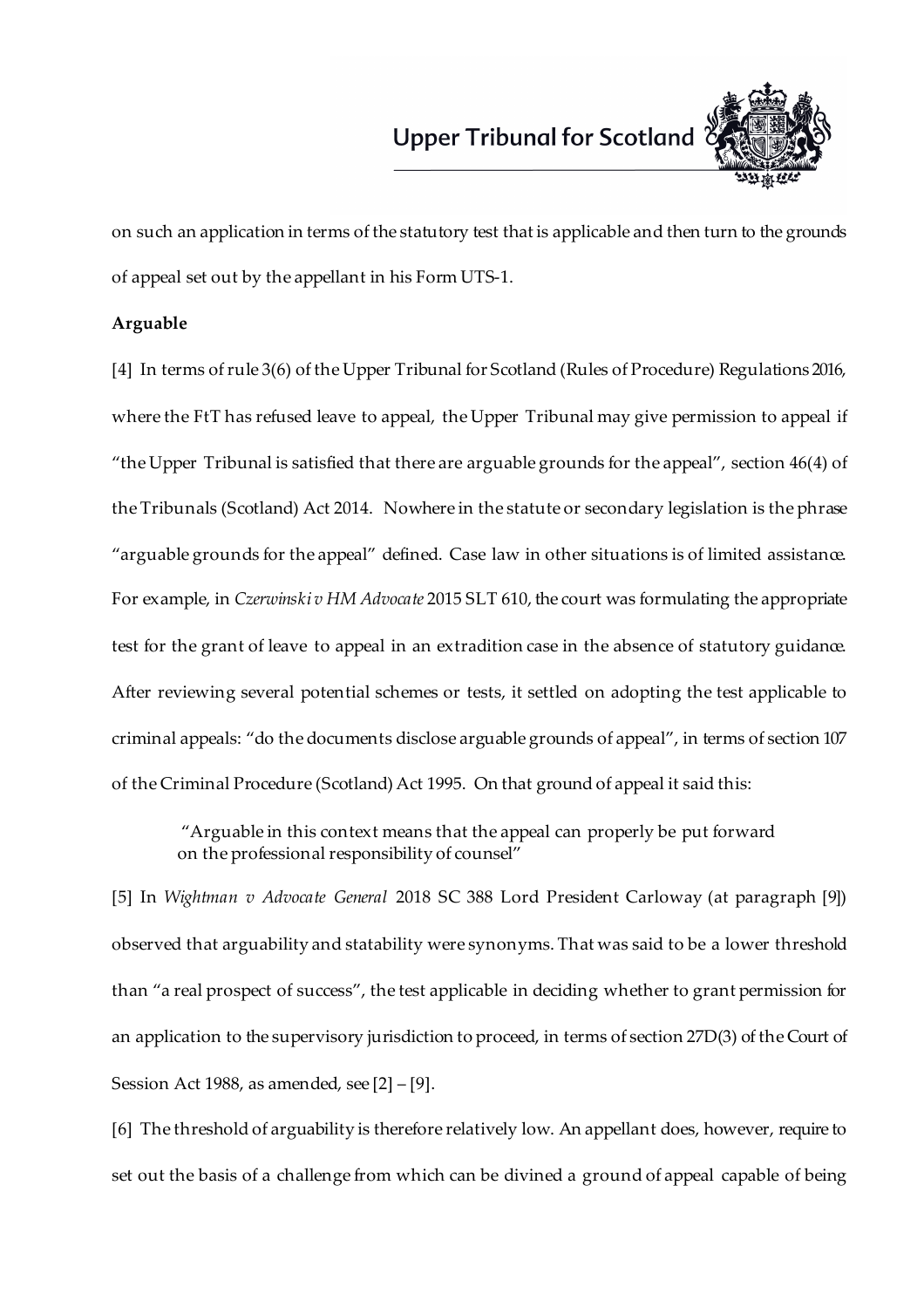

argued at a full hearing. This is an important qualification or condition on appealing which serves a useful purpose. If no proper ground of appeal is capable of being formulated then there is clearly no point in wasting further time and resources in the matter proceeding. The respondent in a hopeless appeal ought not to have to meet any further procedure in a challenge with no merit. It is in the interests of justice that an appeal which is misconceived and is incapable of being articulated such that it cannot be characterised as arguable is stopped in its tracks.

#### **Error or Point of Law**

[7] *Advocate General for Scotland v Murray Group Holdings Ltd* [2015] CSIH 77; 2016 SC 201 (affirmed by UKSC in [2017] UKSC 45; 2018 SC (UKSC) 15) concerned an appeal from the Tax & Chancery Chamber of the First Tier Tribunal under section 13 of the Tribunals, Courts & Enforcement Act 2007. An appeal to the Upper Tribunal was available "on any point of law arising from the decision made by the First Tier Tribunal". The appeal thereafter to the Court of Session is "on any point of law arising from a decision made by the Upper Tribunal". It was in this context that the Inner House examined what was meant by "a point of law". It identified four different categories that an appeal on a point of law covers:

(i) General law, being the content of rules and the interpretation of statutory and other provisions; (ii) The application of law to the facts as found by the First Tier Tribunal;

(iii) A finding, where there was no evidence, or was inconsistent with the evidence; and

(iv) An error of approach by the First Tier Tribunal, illustrated by the Inner House with examples: "such as asking the wrong question, or by taking account of manifestly irrelevant considerations or by arriving at a decision that no reasonable tax tribunal could properly reach." ([41]-[43])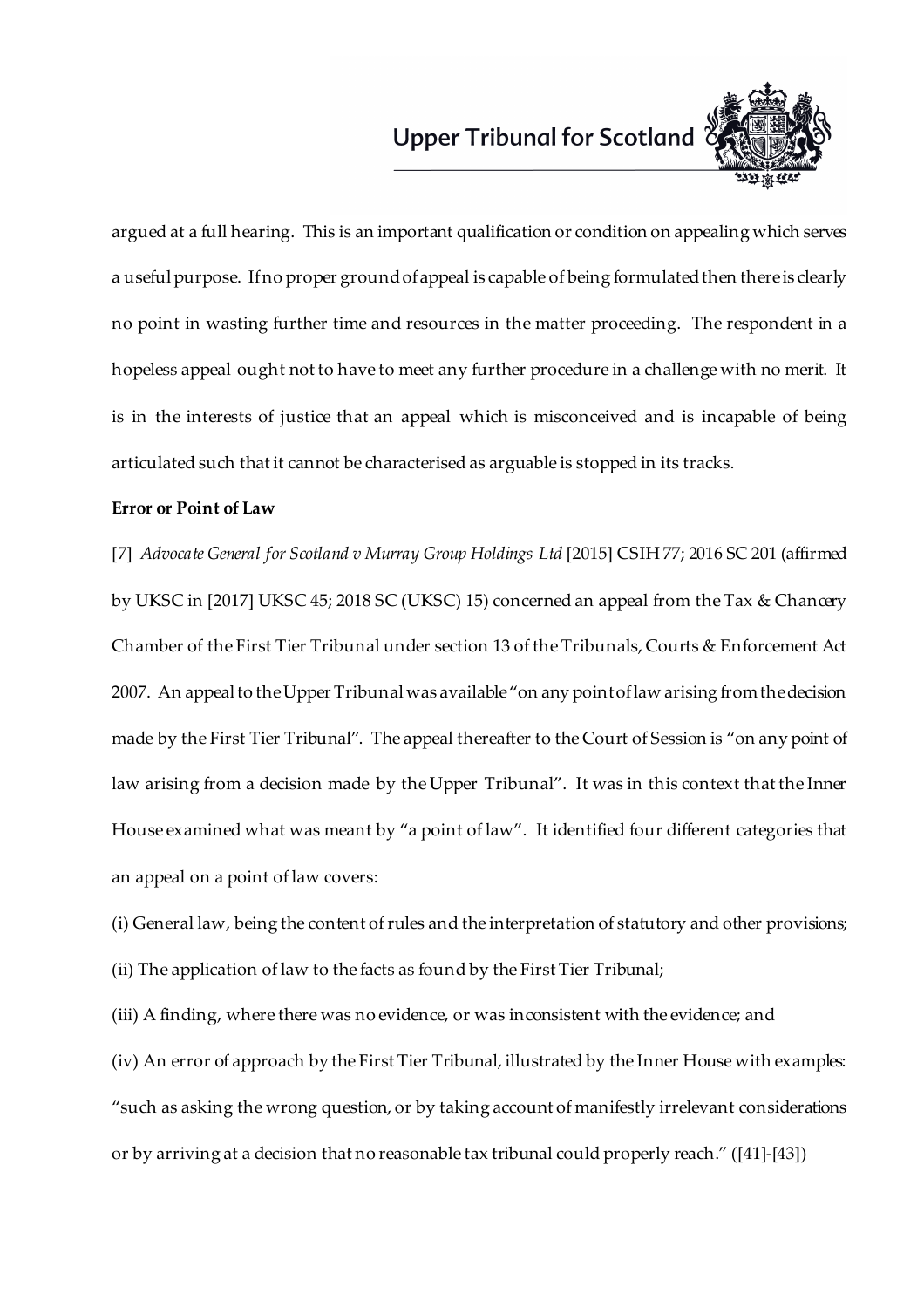

[8] In essence, therefore, the task of the Upper Tribunal is to ascertain, with reference to the material submitted, whether the appellant has identified an error of law that is capable of being stated or argued before the Upper Tribunal at a hearing. That is a low bar. As with applications to the supervisory jurisdiction of the Court of Session at permission stage, the basis of a prima facie appeal ought to be capable of identification.

[9] An arguable ground of appeal should be easily identified. The Upper Tribunal ought not to be required to indulge in a thorough and detailed examination of the grounds of appeal as the arguable point or points should be apparent at the preliminary stage in what has been submitted with the permission application (Cf. *Wightman v Advocate General for Scotland* [2018] CSIH 18; 2018 S.C. 388)

#### **Grounds of Appeal**

[10] The appellant has submitted with his form UTS-1 a separate paper apart accompanied by a number of documents. That paper apart refers in turn to hearing 2084; decision notes 2084; review request; permission to appeal refusal and other points for consideration. Although on the face of it there appears to be some structure, the paper apart submitted with the permission to appeal is a running commentary which endeavours to mount a number of attacks or challenges to the FtT decision.

#### *Conduct of the hearing*

[11] The appellant narrates what he said happened at the hearing of 12 March 2021. At various points the appellant provides a description saying at one point that what occurred was demonstrative of "both bias and mistaken or deliberate misrepresentation of the events". When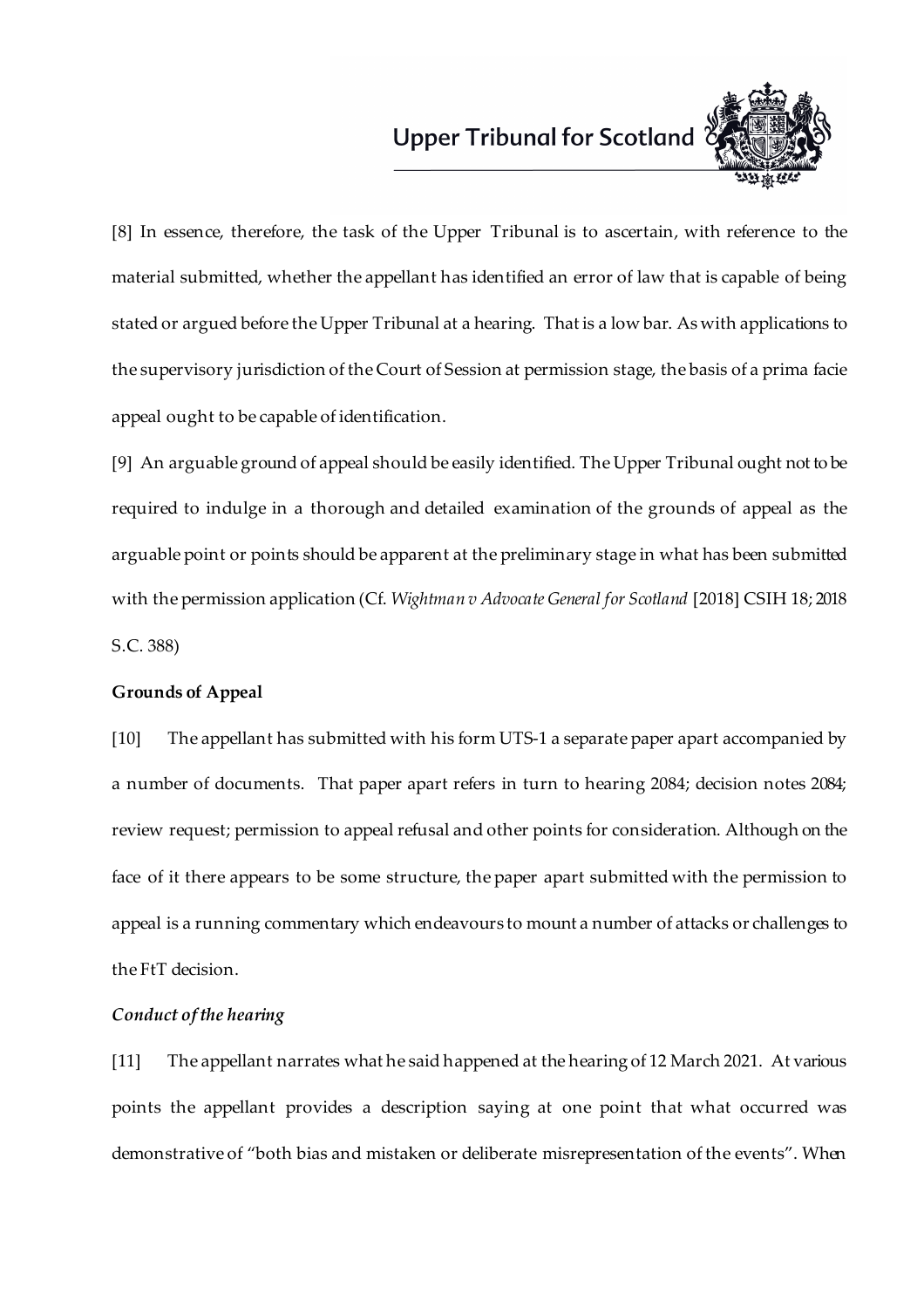

referring to a separate application not before the Upper Tribunal in this appeal he states that what had happened in that case was illustrative of "a disturbing lack of objectivity and is yet another example of bias". Much of what is said about the conduct of the hearing by the appellant is his description of the factual differences which arose before the FtT and the appellant recording his sense of grievance with the factual decision arrived by the FtT.

[12] When the appellant moves on to provide notes on the decision of the FtT he provides paragraph numbers and what appears to be his commentary on, or annotation to, the decision. Again this has provided the appellant with an opportunity to assert his position relative to the facts found by the FtT. However, these amountto the appellant's assertions relative to the findings in fact arrived at by the FtT. The appeal which lies to the Upper Tribunal is restricted in terms of section 46(2)(b) of the 2014 Act to a point of law. That term is elaborated upon in the above mentioned case of *Murray*.

[13] In *Nelson* v *Allan Brothers & Company Ltd* 1913 SC 1003, an appeal was taken against a decision of a sheriff substitute in a workman compensation case. The sheriff substitute stated a case setting out the facts as found by him. He assoilzied the respondents. In that case the Inner House recognised that the facts were for the court (or arbitrator) of first instance. Lord Kinnear (at page 1006) opined that sustaining an appeal upon a question of fact would render the statutory limitation (on a question of law) on the appellate court "a dead letter". Lord Johnston concurred in that view. He said:

"The position is that there is an absolute controversy between one of the parties and the Sheriff-substitute as to what the facts are. In that position the Sheriff-substitute is absolute master. He has found the facts, and to accede to the demand of the appellant here would really be allowing him to appeal or reclaim against a judgment on fact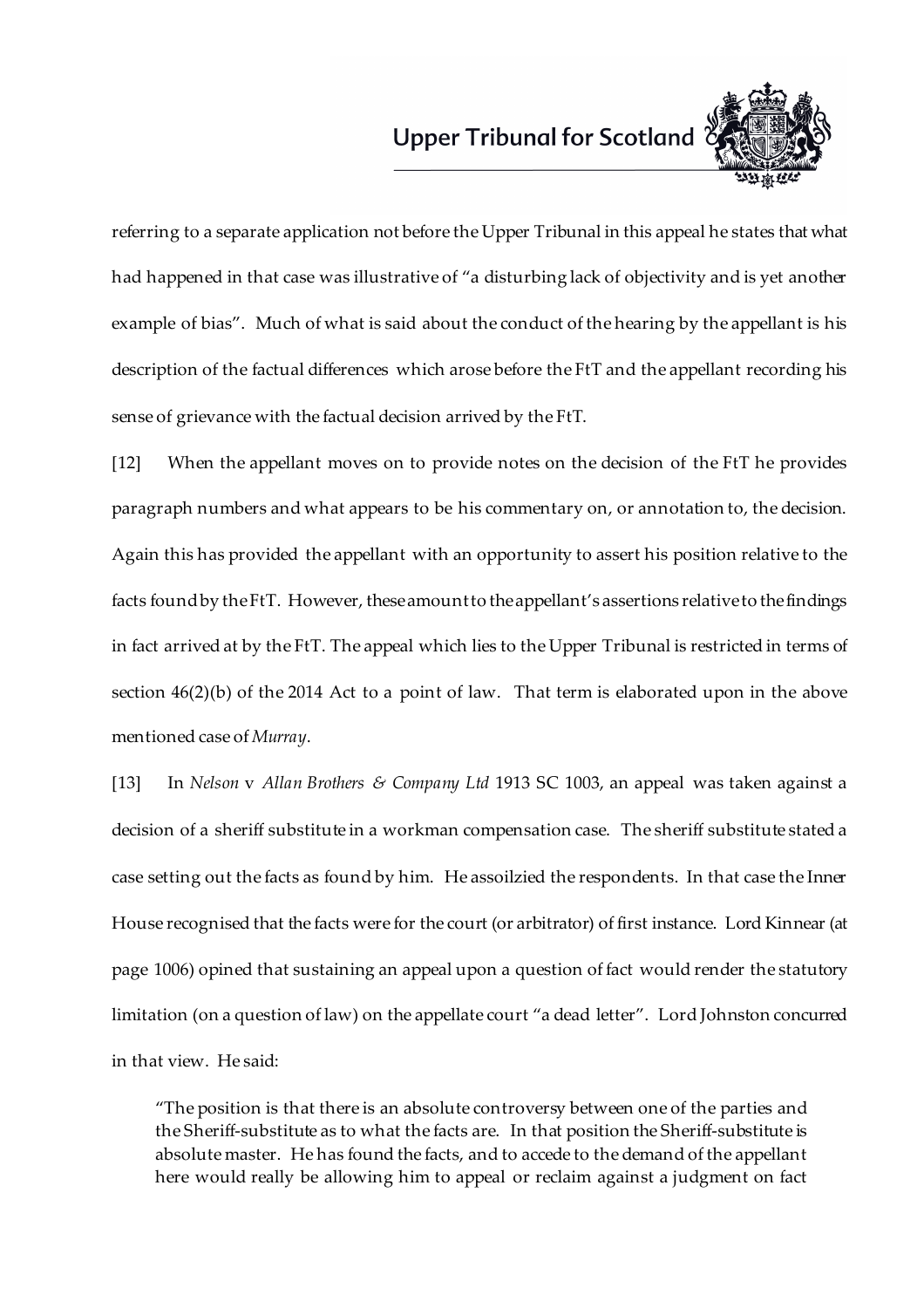

where the Sheriff-substitute holds one way and he happens to be disposed to hold another. In a case of that sort we cannot accede to the demand, which is really that we should instruct the Sheriff-substitute as to what facts he is to find."

[14] The appellant is in the same position here. He asserts that the FtT has erred on the facts and arrived at the wrong conclusion. The Upper Tribunal cannot interfere with the FtT findings in fact save for exceptional circumstances (which the appellant does not invoke or, in his application for permission says apply here). That does not found a competent ground of appeal in terms of section 46(4) of the 2014 Act.

[15] Similarly, although complaining of a lack of objectivity and bias, in reality the appellant takes issue with the decision of the FtT and contends that because it arrived at a decision with which he disagrees it is biased. The test for an appeal on the basis of the bias of a tribunal is whether:

"the fair-minded and informed observer, having considered the facts, would conclude that there was a real possibility that the tribunal was biased" per Lord Hope of Craighead in *Porter v Magill* [2002] 2 AC 357 at [103].

The material submitted by the appellant does not and could not meet this test.

[16] Dealing in brief with the other aspects of complaint contained in the paper apart, the appellant refers to a review request which he did not insist upon. That is not before the Upper Tribunal in this appeal. There is no complaint or challenge in this regard. The appellant passes comment upon the permission to appeal refusal. That is not, in any event, separately appealable – see section  $55(2)(b)$  of the 2014 Act.

[17] The other matters mentioned under the heading of "Other points for consideration" represent a commentary on the FtT decision and a separate decision not before the Upper Tribunal